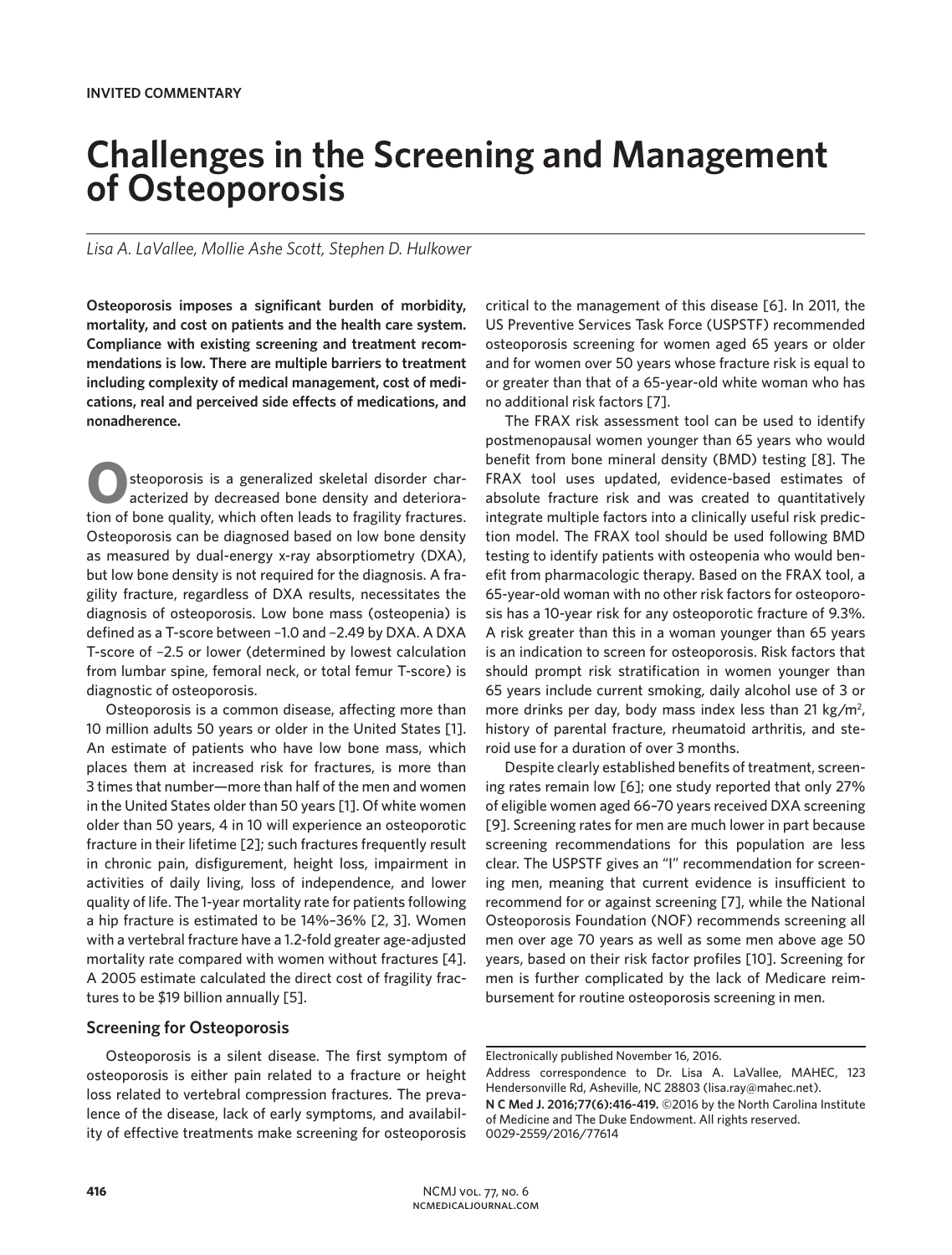## **Management of Osteoporosis**

There are several challenges associated with the management of osteoporosis and the prevention of fractures. Because of the prevalence of this disease and patients' limited access to specialty care, primary care physicians must be familiar with management options for osteoporosis. Primary care settings are well suited for offering systematic screening for osteoporosis, providing efficient and cost effective treatment, and coordinating care transitions from the hospital after a fragility fracture. However, determining who needs treatment and for how long is an increasingly complicated decision. Barriers to patient engagement include a lack of understanding of the disease, skepticism about treating a silent disease to prevent a possible future outcome, concerns about reported side effects of medications, and the cost of available treatments. These challenges lead to high rates of patient refusal of treatment and nonadherence with prescribed medications.

Another challenge is the difficulty of interpreting the DXA result and recommending a course of treatment. The NOF recommends that postmenopausal women and men over 50 years should be counseled on their risk of osteoporosis and related fractures, evaluated for secondary causes, advised on dietary intake of calcium and vitamin D, advised to participate in regular weight-bearing and muscle strengthening exercise, assessed for falls risk, and counseled on tobacco cessation and moderate use of alcohol [10, 11]. This counseling, particularly for falls assessment, is time consuming and detailed.

Pharmacologic treatment is recommended if the patient is diagnosed with osteoporosis based on a low T-score or the presence of a fragility fracture. Based on cost-effectiveness analyses, pharmacotherapy is also recommended for the treatment of osteopenia when the patient has a 10-year hip fracture probability of 3% or higher, or if he or she has a major osteoporosis-related fracture probability of 20% or higher based on the FRAX tool [2, 9, 10].

The oral bisphosphonate drug alendronate has the strongest supporting evidence for the prevention of hip, vertebral, and non-vertebral fractures [12]. While many patients are good candidates for oral bisphosphonates, consideration must be given to the patient's renal function and serum calcium levels, and the patient must be able to swallow, follow complex directions, and adhere to an intermittent medication regimen. Regularly discontinuing bisphosphonate for brief periods ("drug holidays") has been studied in lowerrisk patients and can be used to minimize overall medication burden, decrease cost, and minimize side effects that are associated with length of therapy [13]. However, not all patients treated with bisphosphonates are candidates for drug holidays. If a patient has a high risk for vertebral fracture, a drug holiday may be inadvisable. Also, any temporary discontinuation of therapy introduces risk of failure to follow-up. Patients should continue with calcium, vitamin D,

and nonpharmacologic treatment during a bisphosphonate holiday.

For patients who are not candidates for oral bisphosphonates—based on their inability to swallow, sit upright, or follow the regimen—additional treatment options include intravenous bisphosphonates, rank ligand inhibitors (denusomab), or teriparatide. However, these therapies are more expensive than oral bisphosphonates and require additional office visits to administer the drug (denusomab and intravenous bisphosphonates) or to teach patients appropriate self-injection technique (teriparatide). Prior authorization is often required, and not all insurance companies cover second-line agents. These logistical challenges might be difficult for the primary care physician to manage efficiently without team members such as nurses, care coordinators, and pharmacists.

Patients are less likely to perceive osteoporosis as a significant cause of morbidity and mortality compared to other chronic diseases. Clinicians must therefore educate patients about the risks of fractures and their sequelae before a meaningful and balanced discussion of treatment options can be undertaken. Even after such a discussion, patients often make the choice to "wait and see," to treat with diet and exercise alone, and/or to refuse medications. Overall, adherence and persistence with bisphosphonates are low, increasing the cost of health care due to preventable fractures [14-16].

In our experience, many patients believe that they can manage osteoporosis with diet and exercise alone, and dissuading them from this approach may be difficult. Older patients may already have a significant medication burden and may exhibit a healthy skepticism about adding another medication. They may thus miss an opportunity to utilize a therapy that decreases their risk of fracture and improves their quality of life. In our practice, identifying and framing the conversation around common goals of maintaining quality of life and preserving independence carries greater weight with patients than does quoting fracture and mortality rates.

The available medications for the treatment of osteoporosis have strong therapeutic value. In women at a high risk for fracture, the number needed to treat (NNT) with alendronate is 22 to prevent a hip fracture and 20 to prevent a vertebral fracture [17, 18]. However, rare side effects of bisphosphonates have received significant media exposure, leading to significant fears among patients. The estimated incidence of osteonecrosis of the jaw in patients taking oral bisphosphonates is 0.7 per 100,000 patient-years [19], and the risk of atypical femoral shaft fractures is 0.13% in the subsequent year for women with at least 5 years of treatment [20]. It is a time-intensive task to present patients with a balanced picture of the risks associated with the medications compared to the often unspoken and greater risk of doing nothing.

Medication costs can also present a significant burden. Oral bisphosphonates are not cost prohibitive and are avail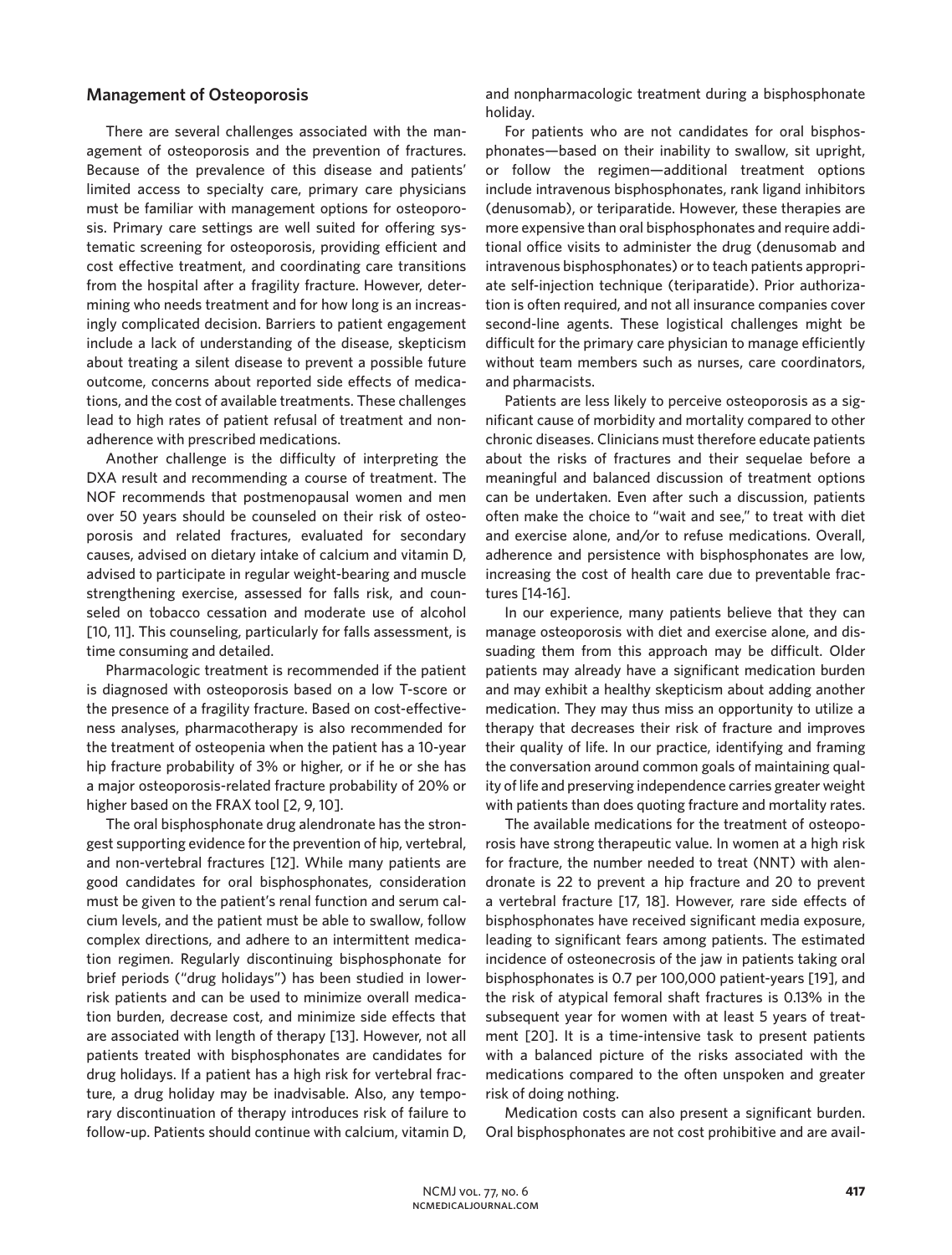able generically. However, patients who cannot take oral bisphosphonates must consider a group of expensive alternatives that may place them in the Medicare Part D donut hole, in which case they must pay out of pocket. In some cases, these drugs may also require a cumbersome prior authorization process.

There are also several nonpharmacologic interventions for patients with osteoporosis that should be pursued aggressively: smoking cessation, weight-bearing exercise, Tai Chi, and moderation of alcohol consumption [10, 11]. Attention should also be given to maintaining adequate calcium and vitamin D levels and discontinuing medications that increase risk for falls. The NOF recommends 1,200 mg per day of calcium from all sources (supplements, vitamins, and diet) for optimal bone health [11], and the American Geriatrics Society recommends 4,000 IU of vitamin D in patients older than 65 years to decrease the risk of falls [21]. Published by the American Geriatrics Society in 2015, the Beers Criteria for potentially inappropriate medication use in older adults is an important resource that identifies medications that increase the risk of falls [22].

## **Population Management**

Systematic population management is needed to adequately screen for and treat osteoporosis. This need is especially apparent in the management of patients following a fracture. Patients who have already had a fracture are at extremely high risk of repeat fracture, and rates of followup care are reported to be only 1%–25% [1, 8, 14]. Fewer than 25% of women receive a DXA scan or a prescription for bisphosphonate after a fragility fracture [23, 24]. The postfracture population can be lost to primary care follow-up because patients often receive care for their fracture in the hospital, in a specialist's office, or in a long-term care facility.

A fracture liaison service (FLS) is a new model of care transitions for patients with recent fractures. An FLS coordinates care to ensure that patients receive optimal medical care after a fracture; use of this model has been shown to improve the quality of care delivered [11, 23] and to reduce subsequent fractures, with an NNT of 20 [24]. In order to be successful, an FLS requires local hospital and physician champions, often in many specialties, to coordinate their efforts. The NOF offers training programs for institutions wishing to develop an FLS.

## **Conclusion**

Osteoporosis management is challenging. As our population ages, the prevalence of this disease is predicted to grow 50% by 2025, which would translate into 3 million fractures annually and \$25.3 billion each year in direct and indirect costs [5]. The scope of the disease necessitates sophisticated understanding of screening and treatment guidelines and equally sophisticated population management to deliver coordinated services. Effective education of the public is also needed to communicate the benefits of treatment and

the risks of forgoing treatment. Improved screening for and treatment of osteoporosis in North Carolina is an important goal that will require attention to all of these factors. NCM

**Lisa A. LaVallee, MD** director, family medicine residency program, Mountain Area Health Education Center, Asheville, North Carolina; associate professor, Department of Family Medicine, University of North Carolina School of Medicine, Chapel Hill, North Carolina.

**Mollie Ashe Scott, PharmD, BCACP, CPP, FASHP** regional associate dean, University of North Carolina Eshelman School of Pharmacy, Asheville, North Carolina; clinical associate professor, University of North Carolina School of Medicine, Chapel Hill, North Carolina.

**Stephen D. Hulkower, MD** director, Division of Family Medicine, Mountain Area Health Education Center, Asheville, North Carolina; associate professor, Department of Family Medicine, University of North Carolina School of Medicine, Chapel Hill, North Carolina.

#### **Acknowledgments**

Potential conflicts of interest. All authors have no relevant conflicts of interest.

#### **References**

- 1. Looker AC, Melton 3rd LJ, Harris TB, Borrud LG, Shepherd JA. Prevalence and trends in low femur bone density among older US adults: NHANES 2005−2006 compared with NHANES III. J Bone Miner Res. 2010;25(1):64-71.
- 2. Office of the Surgeon General. Bone Health and Osteoporosis: A Report of the Surgeon General. Rockville, MD: US Department of Health and Human Services; 2004:1-404
- 3. Miyamoto RG, Kaplan KM, Levine BR, Egol KA, Zuckerman JD. Surgical management of hip fractures: an evidence-based review of the literature. I: femoral neck fractures. J Am Acad Orthop Surg. 2008;16(10):596-607.
- 4. Kado DM, Browner WS, Palmero L, Nevitt MC, Genant HK, Cummings SR. Study of osteoporotic fractures research group. Vertebral fractures and mortality in older women: a prospective study. Arch Intern Med. 1999;159(11):1215-1220.
- 5. Burge R, Dawson-Hughes B, Solomon DH, Wong JB, King A, Tosteson A. Incidence and economic burden of osteoporosis-related fractures in the United States, 2005-2025. J Bone Miner Res. 2007;22(3):465-475.
- 6. Black DM, Cummings SR, Karpf DB, et al. Randomised trial of effect of alendronate on risk of fracture in women with existing vertebral fractures. Fracture Intervention Trial Research Group. Lancet. 1996;348(9041):1535-1541.
- 7. U.S. Preventive Services Task Force. Screening for osteoporosis: U.S. preventive services task force recommendation statement. Ann Intern Med. 2011;154(5):356-364.
- 8. Altkorn D, Cifu AS. Screening for osteoporosis. JAMA. 2015;313(14):1467-1468.
- 9. Dell R, Greene D. Is osteoporosis disease management cost effective? Curr Osteoporos Rep. 2010;8(1):49-55.
- 10. Cosman F, de Beur SJ, LeBoff MS, et al; National Osteoporosis Foundation. Clinician's guide to prevention and treatment of osteoporosis. Osteoporos Int. 2014;25(10):2359-2381.
- 11. Management of osteoporosis in postmenopausal women: 2010 position statement of the North American Menopause Society. Menopause. 2010;17(1):25-54; quiz 55-56.
- 12. Wells GA, Cranney A, Peterson J, et al. Alendronate for the primary and secondary prevention of osteoporotic fractures in postmenopausal women. Cochrane Database Syst Rev. 2008;(1):CD001155.
- 13. Black DM, Schwartz AV, Ensrud KE, et al; FLEX Research Group. Effects of continuing or stopping alendronate after 5 years of treatment: the Fracture Intervention Trial Long-term Extension (FLEX): a randomized trial. JAMA. 2006;296(24):2927-2938.
- 14. Downey TW, Foltz SH, Boccuzzi SJ, Omar MA, Kahler KH. Adherence and persistence associated with the pharmacologic treatment of osteoporosis in a managed care setting. South Med J. 2006;99(6):570-575.
- 15. Tomková S, Telepková D, Vanuga P, et al. Therapeutic adherence to osteoporosis treatment. Int J Clin Pharmacol Ther. 2014;52(8):663- 668.